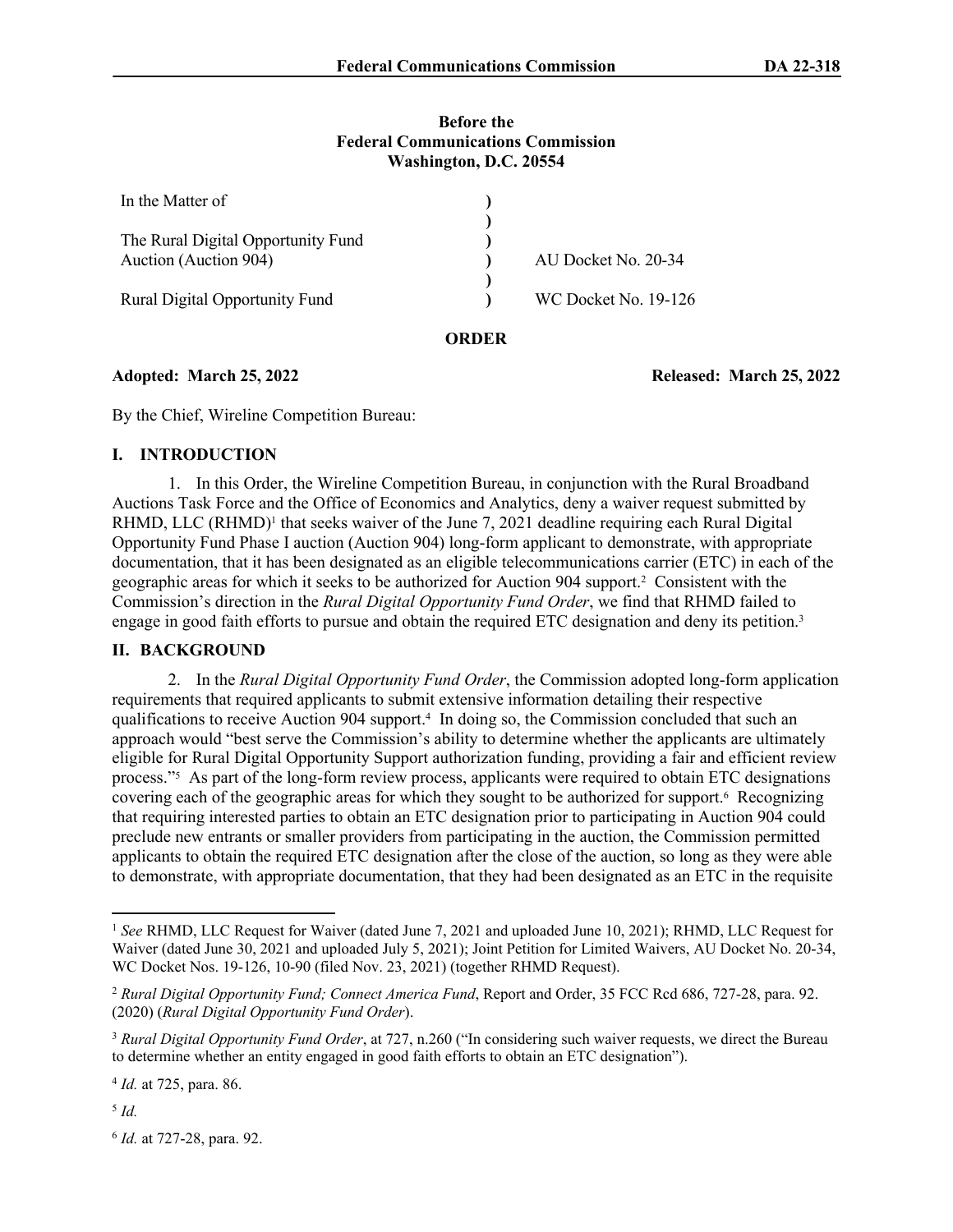areas.<sup>7</sup> The Commission established a deadline for submitting this documentation of 180 days after the release of the public notice identifying Auction 904 winning bidders.<sup>8</sup> This public notice was released on December 7, 2020, effectuating a deadline of June 7, 2021 for applicants to submit the required ETC documentation.<sup>9</sup>

3. Based on prior experience with the Rural Broadband Experiments and the CAF Phase II auction (Auction 903), the Commission also recognized that, in some cases, applicants may face delays in obtaining their ETC designations that could cause them to miss the June 7 deadline. In such instances, the Commission explained that an applicant could seek waiver of the ETC deadline if it anticipated that it would not be able to obtain the required designations within 180 days.<sup>10</sup> Additionally, the Commission noted that it would presume that an applicant acted in good faith if it filed its ETC application with the relevant state authority within 30 days of the release of the public notice identifying Auction 904 winning bidders.11 As noted above, this public notice was released on December 7, 2020, effectuating a deadline of January 6, 2021 for applicants to avail themselves of this "good faith" presumption.<sup>12</sup>

4. *Request for Waiver.* RHMD submitted two nearly identical requests for waiver of the ETC documentation deadline – the first dated June 7, 2021 and the second dated June 30, 2021.13 In its brief request, RHMD seeks an extension of the requirement to provide documentation of its ETC designation in the state of Georgia.14 Specifically, RHMD states that its attorneys have filed the paperwork with the Georgia Public Service Commission (PSC), but the company has not received a decision.15 RHMD did not provide additional detail in its request regarding when it filed its ETC application with the state, whether it filed during the good faith presumption period, or discussions it had with Georgia PSC staff. On November 23, 2021, RHMD submitted another waiver request, stating that it had not previously submitted a request for waiver of the ETC documentation deadline, representing that it submitted its ETC application on May 7, 2021, and admitting that its ETC application was still pending with the Georgia PSC.<sup>16</sup>

<sup>13</sup> *See generally* RHMD Request.

<sup>15</sup> *Id.*

<sup>7</sup> *Id.* at 723, 727-28, paras. 81, 92. In addition to providing the relevant state or Commission ETC orders, the Commission required applicants to include documentation such as map overlays of the winning bid areas or charts listing designated areas. The Commission also required each applicant to submit a letter from an officer of the company with its documentation certifying that its ETC designation for each state covers the relevant areas where the winning bidders will receive support. *See id.* at 727-28, para. 92.

<sup>8</sup> *Id.* at 727-28, para. 92.

<sup>9</sup> *See Rural Digital Opportunity Fund Phase I Auction (Auction 904) Closes, Winning Bidders Announced, FCC Form 683 Due January 29, 2021*, Public Notice, 35 FCC Rcd 13888 (2020) (*Auction 904 Closing PN*).

<sup>10</sup> *See Rural Digital Opportunity Fund Order*, at 723, n.230.

<sup>11</sup> *Id.* at 723, para. 81.

<sup>12</sup> *See supra* para. 3.

<sup>&</sup>lt;sup>14</sup> *Id*. We note that the first submission requests an extension until July 1, 2021, and the second submission requests an extension until August 1, 2021.

<sup>&</sup>lt;sup>16</sup> A2D, Inc and RHMD, LLC Joint Petition for Limited Waivers, AU Docket No. 20-34, WC Docket Nos. 19-126, 10-90 at 3, 5, 7, and 9 (filed Nov. 23, 2021).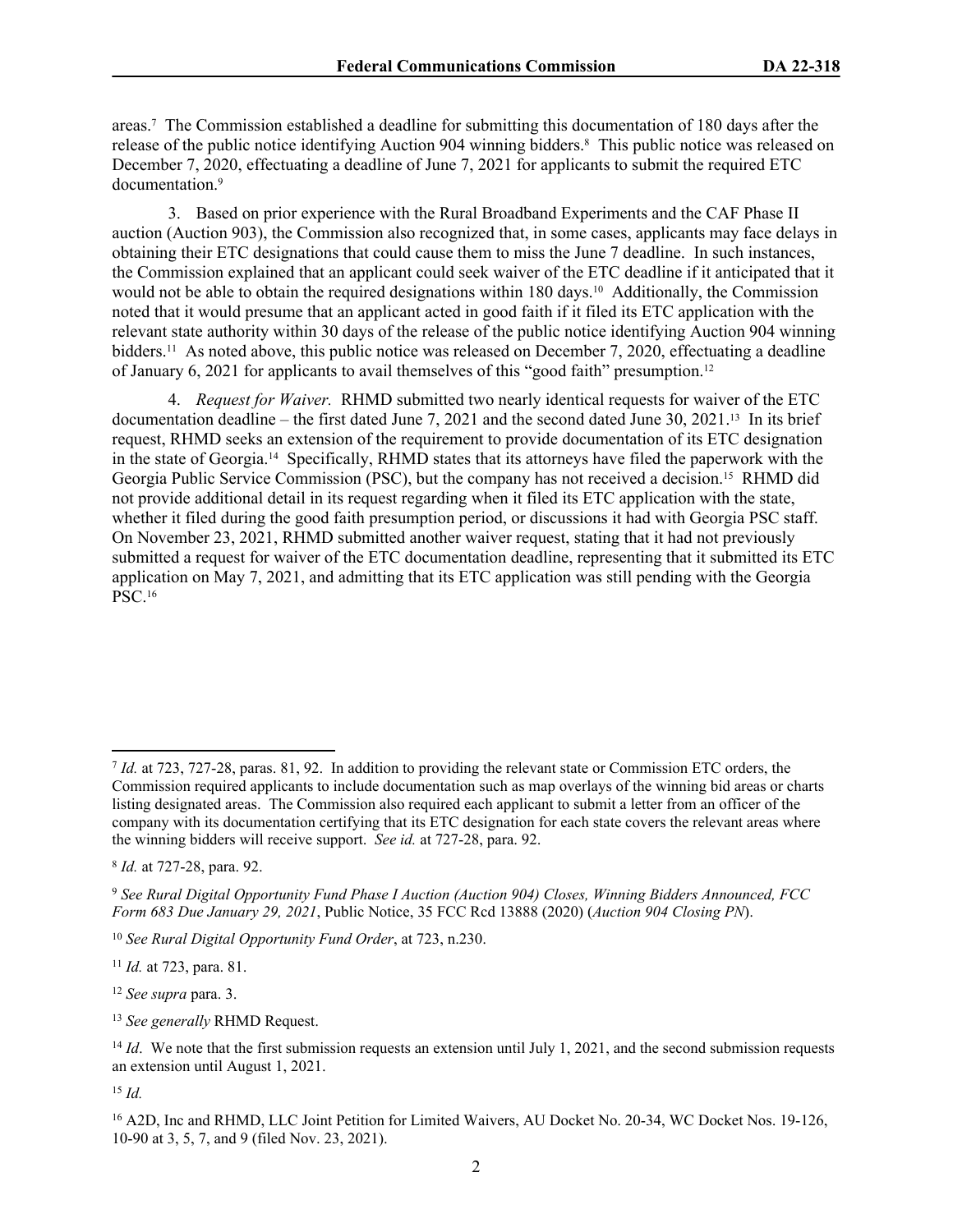## **III. DISCUSSION**

5. Generally, the Commission's rules may be waived for good cause shown.17 Waiver of the Commission's rules is appropriate only if both: (1) special circumstances warrant a deviation from the general rule, and (2) such deviation will serve the public interest.<sup>18</sup>

6. We deny RHMD's request to waive the deadline to submit documentation of its ETC designation in Georgia. In its request, RHMD simply stated that it required additional time because it is a small company and obtaining ETC designation takes a longer amount of time and requires more effort than is the case for a larger company.<sup>19</sup> RHMD did not otherwise provide any details to substantiate this claim, nor did RHMD provide any other rationale for its failure to meet the June 7, 2021 documentation deadline. The Commission has been clear that obtaining ETC designation is the responsibility of the applicant, and every applicant is subject to the same requirements and deadlines.<sup>20</sup> The Commission has recognized that a waiver may be warranted in some cases when a state commission takes longer than 180 days to designate a provider as an ETC; however, this observation was predicated on the understanding that an applicant is diligently and expediently pursuing its ETC application.

7. Based on staff research, RHMD does not appear to have filed its ETC application with the Georgia PSC on May 7, 2021, as stated, but rather on May 17, 2021.21 Regardless, neither date is within the 30-day good faith presumption window and either date is just a few weeks before the Commission's established deadline for submitting documentation of designation. To date, RHMD is still not designated as an ETC.22 Moreover, RHMD has failed to present information that justifiably explains why its request for ETC designation was filed so late or why it remains pending at the Georgia PSC. In particular, RHMD makes no claim that it acted in good faith to obtain its ETC designation in a timely manner, even while acknowledging the requirement to demonstrate good faith. Rather, RHMD cites as a basis for its waiver petition the dissolution of a joint venture that occurred on June 7, 2021 – i.e., five months *after* the ETC application filing date for the good faith presumption to apply and approximately one month *after* it did in fact file its ETC application. Therefore, RHMD may not avail itself of the "good faith presumption" window, and there is no other information that suggests waiving the deadline is warranted.

8. We also note that there are alternative funding programs for broadband deployment that are readily available—numerous federal and state programs have been established or are being established to promote and fund broadband deployment—and many providers have expressed interest in serving the areas that were eligible for Auction 904.23 Thus, we find that requiring Auction 904 waiver requests to meet a "high hurdle" is warranted,<sup>24</sup> particularly given that denying such requests could potentially make areas available for other federal and state broadband programs.

<sup>22</sup> *Id*.

<sup>23</sup> *See, e.g*., Georgia Governor's Office, "Gov. Kemp Announces Almost \$408 Million in Awards to Provide Broadband Access," (Feb. 1, 2022), *available at* https://gov.georgia.gov/press-releases/2022-02-01/gov-kempannounces-almost-408-million-awards-provide-broadband-access.

<sup>24</sup> *See WAIT Radio v. FCC*, 459 F.2d 1203, 1207 (D.C. Cir. 1972); *accord, Melcher v. FCC*, 134 F.3d 1143, 1163-64 (D.C. Cir. 1998).

<sup>17</sup> 47 CFR § 1.3.

<sup>18</sup> *See Northeast Cellular Tel. Co. v. FCC*, 897 F.2d 1164, 1166 (D.C. Cir. 1990) (citing *WAIT Radio v. FCC*, 418 F.2d 1153, 1157-59 (D.C. Cir. 1969), *cert. denied*, 93 S.Ct. 461 (1972)).

<sup>19</sup> *See* RHMD Request.

<sup>20</sup> *See Rural Digital Opportunity Fund Order* at 723, 727-28, paras. 81, 92; *see also* 47 C.F.R. § 54.315(b)(5).

<sup>21</sup> *See* ETC Certificate for RHMD, LLC, State of Georgia Public Service Commission, Docket No. 43877 (filed May 17, 2021) (RHMD ETC Application), *available at* https://psc.ga.gov/search/telecom-detail/?certificateId=7830 (last visited March 15, 2022).